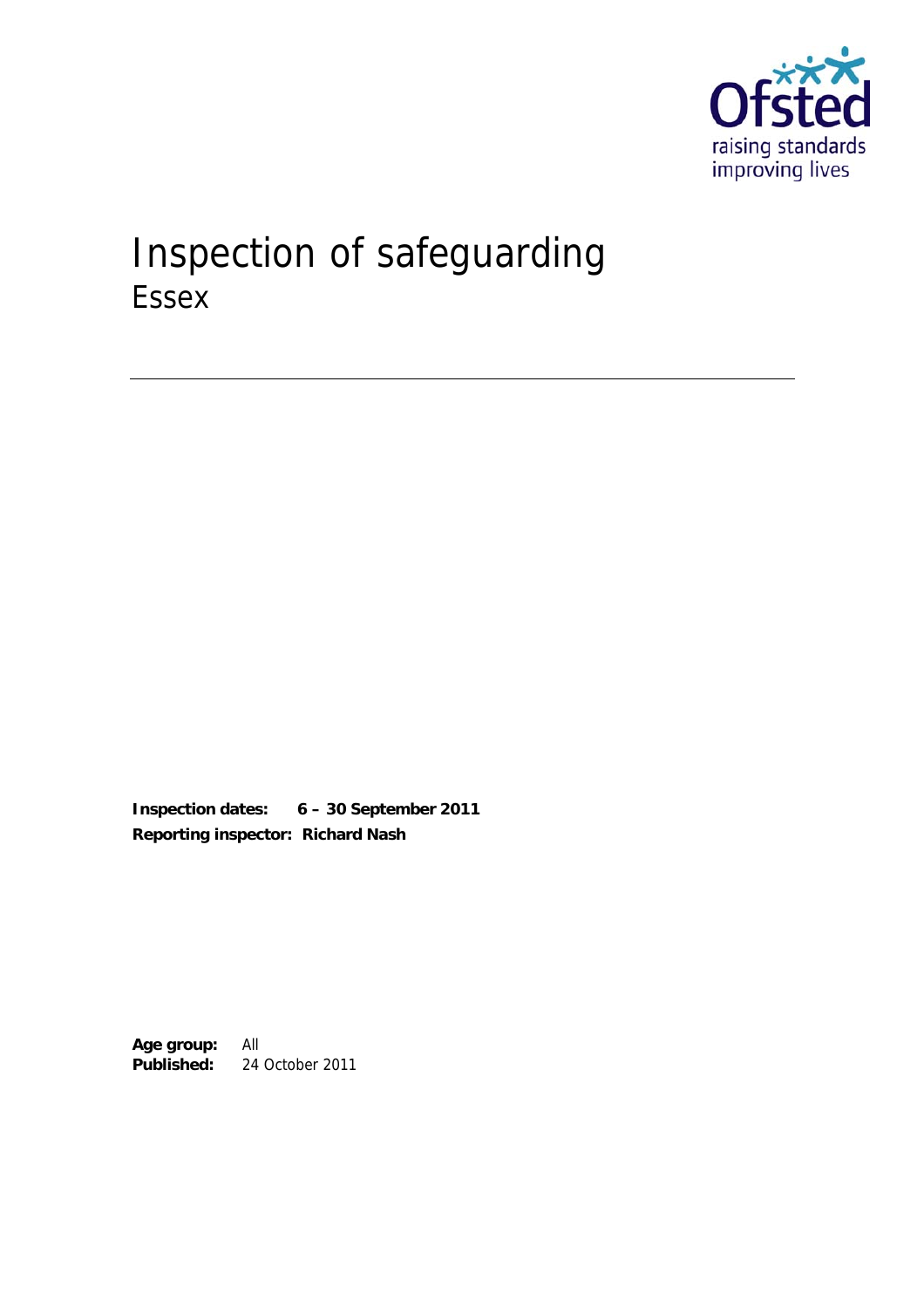© Crown copyright 2011

Website: www.ofsted.gov.uk

This document may be reproduced in whole or in part for non-commercial purposes, provided that the information quoted is reproduced without adaptation and the source and date of publication are stated.

Further copies of this report are obtainable from the local authority or at www.ofsted.gov.uk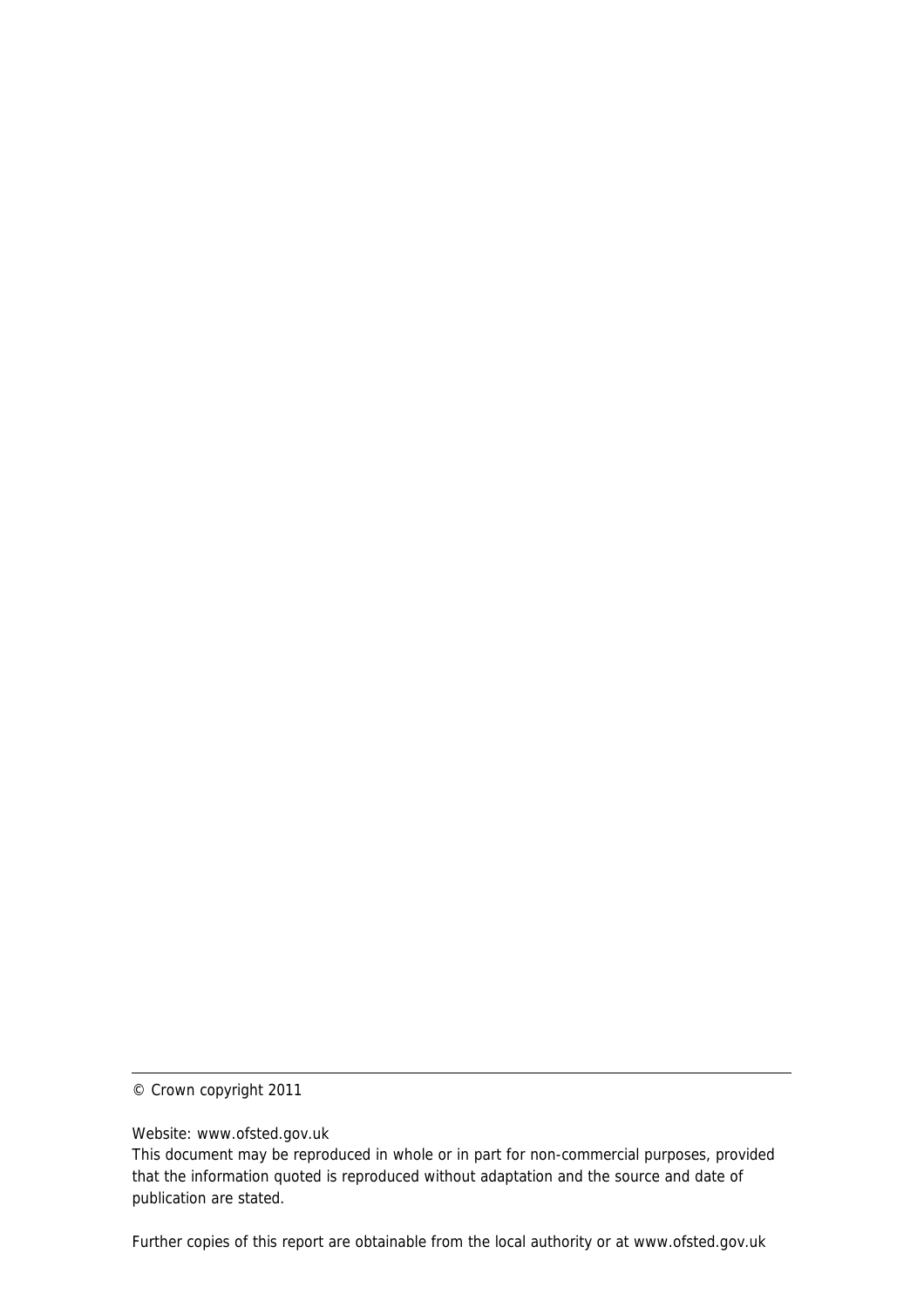## **Contents**

| <b>About this inspection</b>                                                                                                                                                                                                                                       | $\mathbf{2}$                        |
|--------------------------------------------------------------------------------------------------------------------------------------------------------------------------------------------------------------------------------------------------------------------|-------------------------------------|
| The inspection judgements and what they mean                                                                                                                                                                                                                       | 3                                   |
| <b>Service information</b>                                                                                                                                                                                                                                         | 3                                   |
| <b>Safeguarding services</b><br>Overall effectiveness<br>Capacity for improvement                                                                                                                                                                                  | 5<br>5<br>6                         |
| Safeguarding outcomes for children and young people<br>Children and young people are safe and feel safe<br>Quality of provision<br>Ambition and prioritisation<br>Leadership and management<br>Performance management and quality assurance<br>Partnership working | 8<br>8<br>9<br>10<br>11<br>12<br>13 |
| <b>Record of main findings</b>                                                                                                                                                                                                                                     | 14                                  |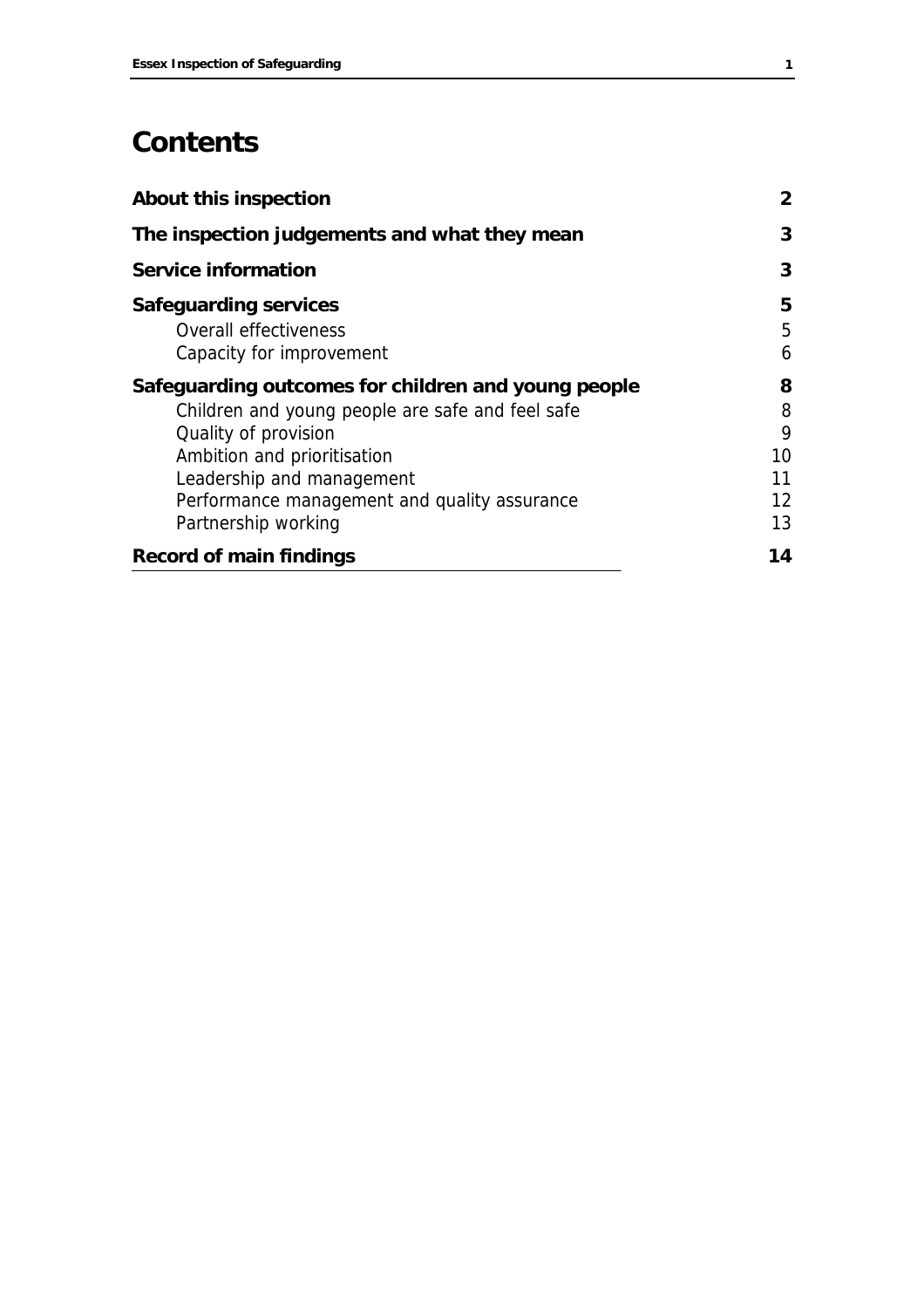## **About this inspection**

- 1. A full inspection of safeguarding and looked after children services in Essex took place in June 2010 and found that the overall effectiveness of safeguarding services in Essex was inadequate. The overall effectiveness of services for looked after children was adequate. An unannounced inspection of Essex's contact, referral and assessment arrangements in March 2011 found three areas for development and no priority actions.
- 2. The purpose of the inspection is to evaluate the contribution made by relevant services in the local area towards ensuring that children and young people are properly safeguarded. The inspection team consisted of three of Her Majesty's Inspectors (HMI). The inspection was carried out under the Children Act 2004.
- 3. The evidence evaluated by inspectors included:
	- information gathered through discussions with: children and young people receiving services; front line managers; senior officers including the Director of Children's Services and the Chair of the Local Safeguarding Children Board; elected members; and a range of community representatives
	- the analysis and evaluation of reports from a variety of sources including: a review of the Children and Young People's Plan; performance data; information from the inspection of local settings, such as schools and day care provision; and the evaluations of a serious case review undertaken by Ofsted in accordance with 'Working Together to Safeguard Children', 2010
	- **a** review of 61 case files for children and young people with a range of need. This provided a view of services provided over time and the quality of reporting, recording and decision making undertaken
	- the outcomes of the most recent annual unannounced inspection of local authority contact, referral and assessment services undertaken in March 2011
	- **EXEDENT** interviews and focus groups with front line professionals, managers and senior staff: from Mid Essex Hospital Services NHS Trust; the Princess Alexandra Hospital NHS Trust; Colchester Hospital University NHS Foundation Trust; South Essex Partnership University NHS Foundation Trust; North Essex Partnership NHS Foundation Trust; Essex Primary Care Trusts; the Police; and other relevant partners.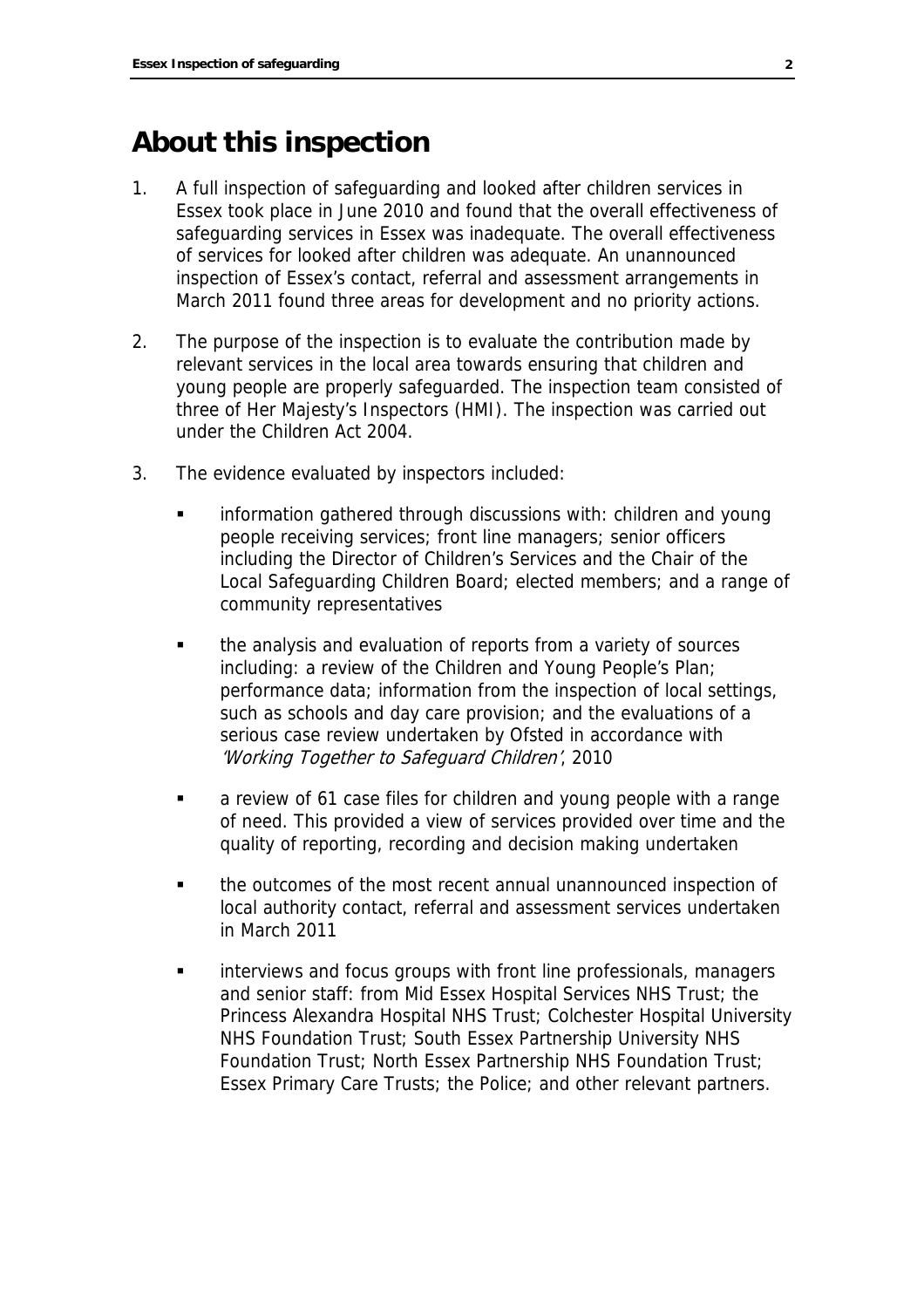## **The inspection judgements and what they mean**

4. All inspection judgements are made using the following four point scale.

| Outstanding (Grade 1) | A service that significantly exceeds<br>minimum requirements |
|-----------------------|--------------------------------------------------------------|
| Good (Grade 2)        | A service that exceeds minimum<br>requirements               |
| Adequate (Grade 3)    | A service that only meets minimum<br>requirements            |
| Inadequate (Grade 4)  | A service that does not meet minimum<br>requirements         |

## **Service information**

- 5. Essex County Council has 298,460 children and young people below the age of 18. This is 21.1% of the total population in the county (1.41m). The proportion entitled to free school meals is 11.3%, which is below the national average of 16.6%. Children and young people from minority ethnic groups account for 12.8% of pupils in primary schools and 11.0% of pupils in secondary schools. This is below the national average of 26.8% and 23.0% respectively, and includes 0.2% children and young people from Traveller communities.
- 6. At the time of this inspection there are 1,575 looked after children. This number comprises of 345 children under five years of age, 1,032 children of school age (5–16) and 198 post-16. There were 829 children subject to Child Protection Plans as at 16th September 2011.
- 7. Five local Children's Commissioning and Delivery Boards operate at a local level as part of the wider County Children's Partnership, which is accountable for driving forward and delivering the children's agenda. Membership of the Children's Partnership includes representatives of Primary Care Trusts, Essex Police, the 12 district councils, community and voluntary organisations and schools.
- 8. The Essex Local Safeguarding Children Board (ESCB) is chaired by an independent chair and brings together the main organisations working with children, young people and families in Essex to deliver safeguarding services.
- 9. The Children's Social Care Service has 635 fostering households. Children's residential care is provided by 10 local authority children's homes, including one secure unit. Additional services are commissioned from registered and approved independent providers.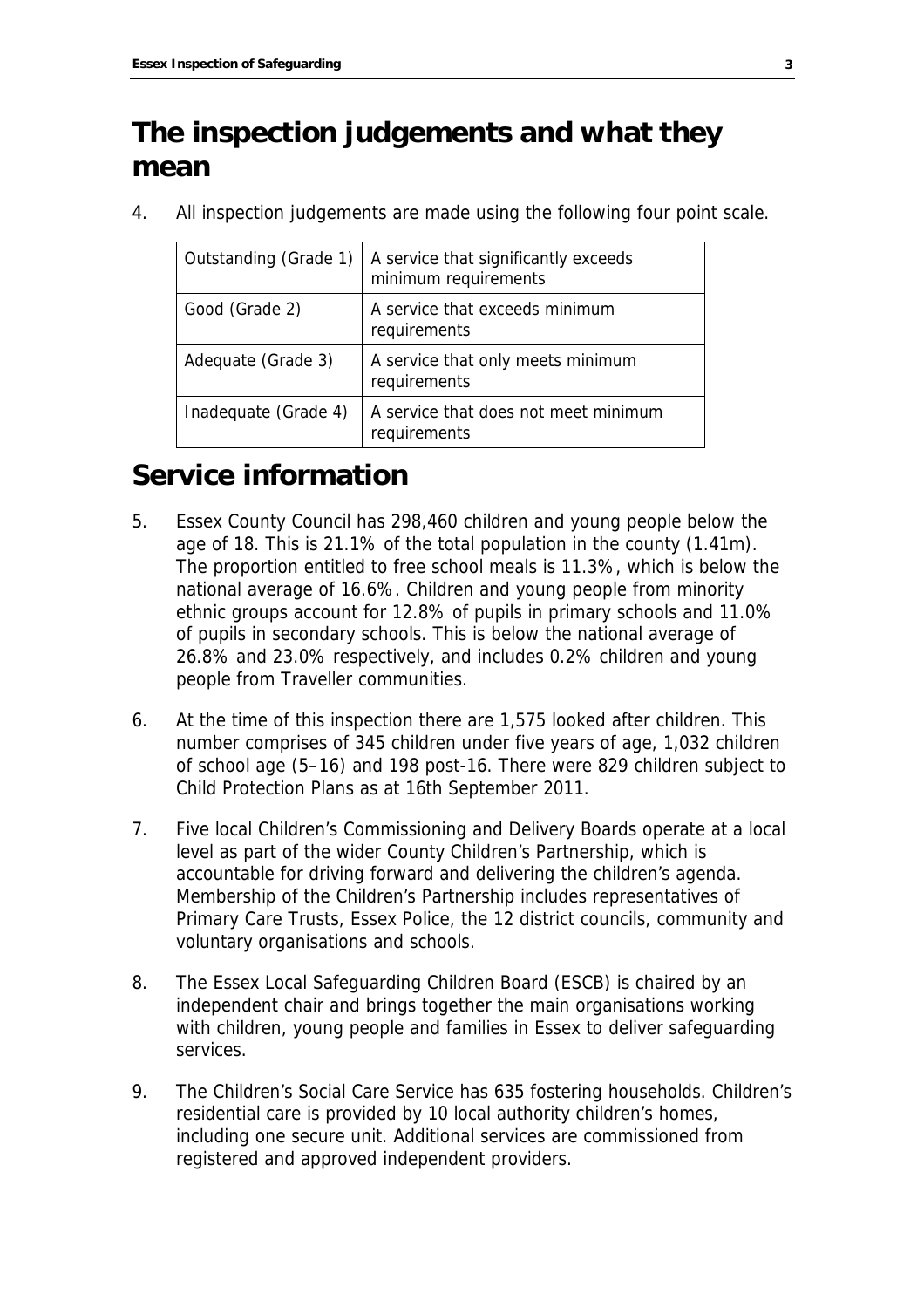- 10. Access to children's social care services is provided by a countywide initial response team (IRT) and a countywide out of hours service. The county is divided into four quadrants, each comprising of locally-based social work teams.
- 11. In total there are 13 intervention and assessment teams; 14 family support and protection teams; five children with disabilities teams; seven family centres (including a Family Group Conference service); 14 children in care teams; and four leaving and aftercare teams. Essex uses a virtual school approach in its support of the learning of looked after children.
- 12. There are also five locality fostering teams, a countywide fostering recruitment team and a kinship assessment team. Private fostering services are provided through a designated team situated within the local authority countywide fostering service. The adoption service is provided through three adoption locality teams, a specialist post-adoption team and a specialist team for seeking adoptive placements for older children.
- 13. Other family support services are delivered through 86 designated children's centres and extended services in schools. Some services are provided or coordinated through multi-agency allocation groups, such as the child and adolescent mental health service (CAMHS) Tier 2 services and parenting support.
- 14. Commissioning and planning of health services are carried out under the auspices of five Primary Care Trusts Boards in the west, mid, north, south west and south east areas of the county, which are grouped into two locality clusters for both the north and south. Acute hospital services are provided by Mid Essex Hospital Services NHS Trust, the Princess Alexandra Hospital NHS Trust and Colchester Hospital University NHS Foundation Trust. Learning disability services are provided by Essex County Council, South Essex Partnership University NHS Foundation Trust, North Essex Partnership NHS Foundation Trust and Essex Primary Care Trusts. Adult mental health services are provided by South Essex Partnership NHS Foundation Trust and North Essex Partnership NHS Foundation Trust, and CAMHS are provided by North Essex Partnership NHS Foundation Trust and Essex County Council.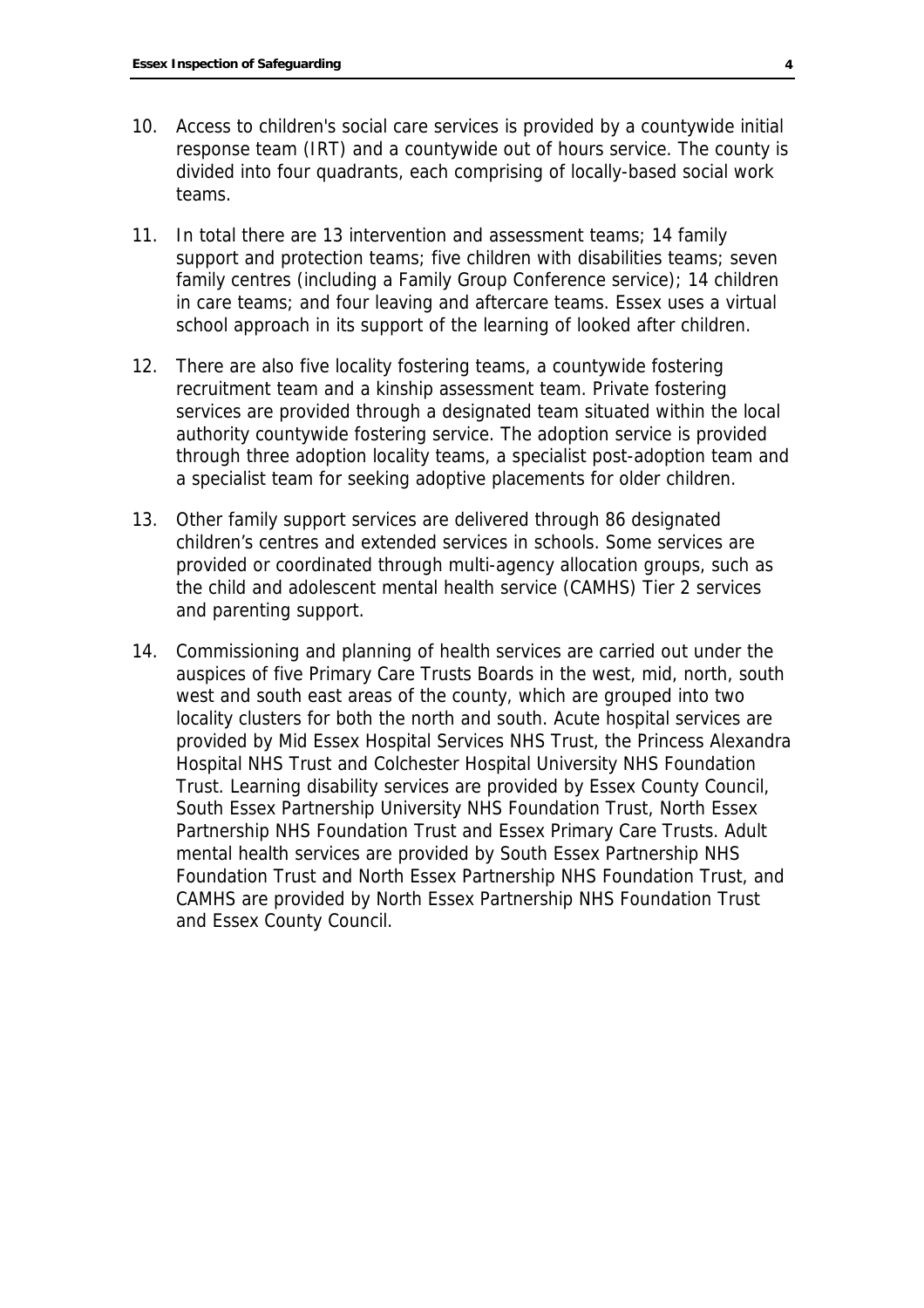## **Safeguarding services**

### **Overall effectiveness** Grade 3 (adequate)

- 15. The overall effectiveness of services in Essex to ensure that children and young people are safeguarded is adequate. Significant improvements to services have clearly taken place since the last inspection of safeguarding and looked after children services in June 2010. These include having effective arrangements in place to manage, assess and analyse allegations against members of the children's workforce, the implementation of performance management and quality assurance systems and improvements in safeguarding services by health partners. In addition, the council has taken effective action to make improvements to staffing resources by increasing the number of permanent staff across children's services, by managing poor performance effectively and creating new posts to support the restructure of the whole service. The improvements made in relation to service delivery and safeguarding are clearly on-going and given the size of Essex will take time to fully develop. However, senior managers have a good understanding of the strengths and weaknesses of the service and have demonstrated their ability to take decisive action by addressing staffing pressures when they occur.
- 16. The council have developed a very comprehensive management information and quality assurance framework that has enabled senior officers to gauge progress and embed a culture of accountability amongst the workforce. This is planned to be further strengthened by the development of multi-agency audits of casework. The impact of all the improvements to services has yet to be fully realised and although children and young people at immediate risk of significant harm are now identified in a timely manner, the quality of casework and assessments remains variable. Although no children were found by inspectors to be at immediate risk of harm in the cases examined by inspectors, the practice adopted in some, where there was a delay in seeing the child following a referral, exposed children and young people to the potential risk of harm. Senior managers have taken immediate steps to address the practice issues identified by inspectors in relation to Section 47 enquiries.
- 17. Although this inspection has identified a number of areas of practice that still need to be improved, no children or young people were found to be at risk of significant harm. The council has made good progress since the last inspection and there are clear indicators that the strategic plans currently in place will support further improvement and address those areas of practice that need further attention.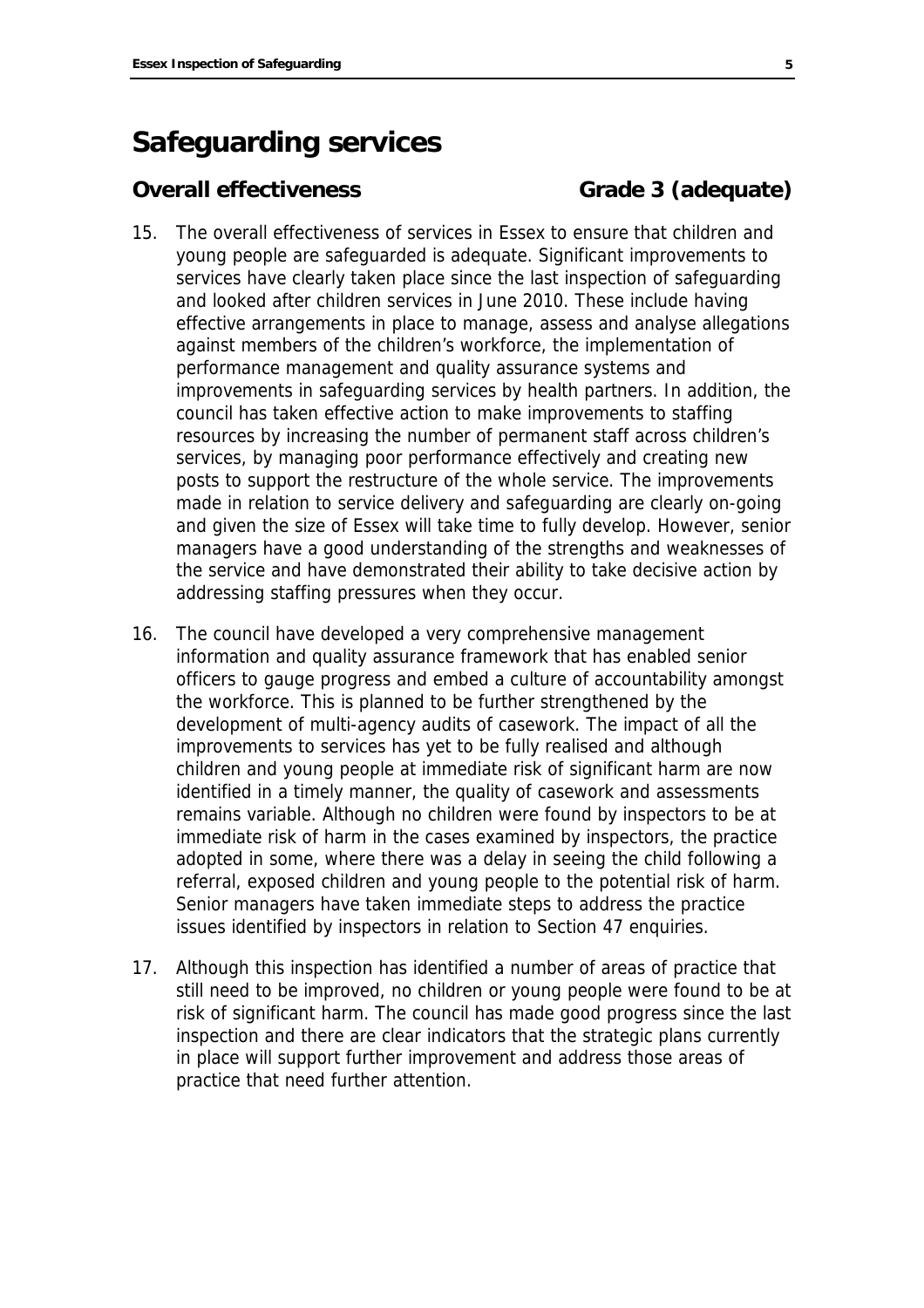## **Capacity for improvement Grade 3 (adequate)**

- 18. The capacity for improvement in Essex is adequate. Elected members, senior officers, partners and front line staff all share the same vision for prioritising safeguarding services and service improvement. Careful budget monitoring and the protection of budgets for front line services give strong indications of sustainability in terms of resources and the council's commitment to improve is underlined by service restructure developments which are just taking shape. This has included the creation of new posts, the regrading of others and performance management actions to ensure that the right staff with the right skills are in the right posts.
- 19. The newly appointed independent chair of the ESCB has undertaken a thorough review of the work of the board and has set out plans to refocus activity in some areas to ensure that the work of the board and its subgroups closely supports service improvement and can take over and manage the work of the Improvement Board once it ceases to function. Work with health partners is beginning to address some of the resource and interagency working challenges previously identified and plans are in place to improve key partnerships, including those with the Police.

## **Areas for improvement**

20. In order to improve the quality of provision and services for safeguarding children and young people in Essex, the local authority and its partners should take the following action:

### **Immediately:**

- ensure that children and young people are seen in a timely way commensurate with referral or other presenting information
- **Fall Findol** resolve, with Essex Police, the backlog of domestic abuse notifications and devise appropriate methods to prevent further backlogs being created
- ensure that Section 47 enquiries fully comply with local procedures and in accordance with the quidance given in 'Working Together to Safeguard Children', 2010
- ensure that all gaps in the employment history of job applicants are appropriately explored and recorded on human resources files.

### **Within three months:**

 redesign current audit forms in order for key casework milestones and qualitative information to be easily and clearly identified during audits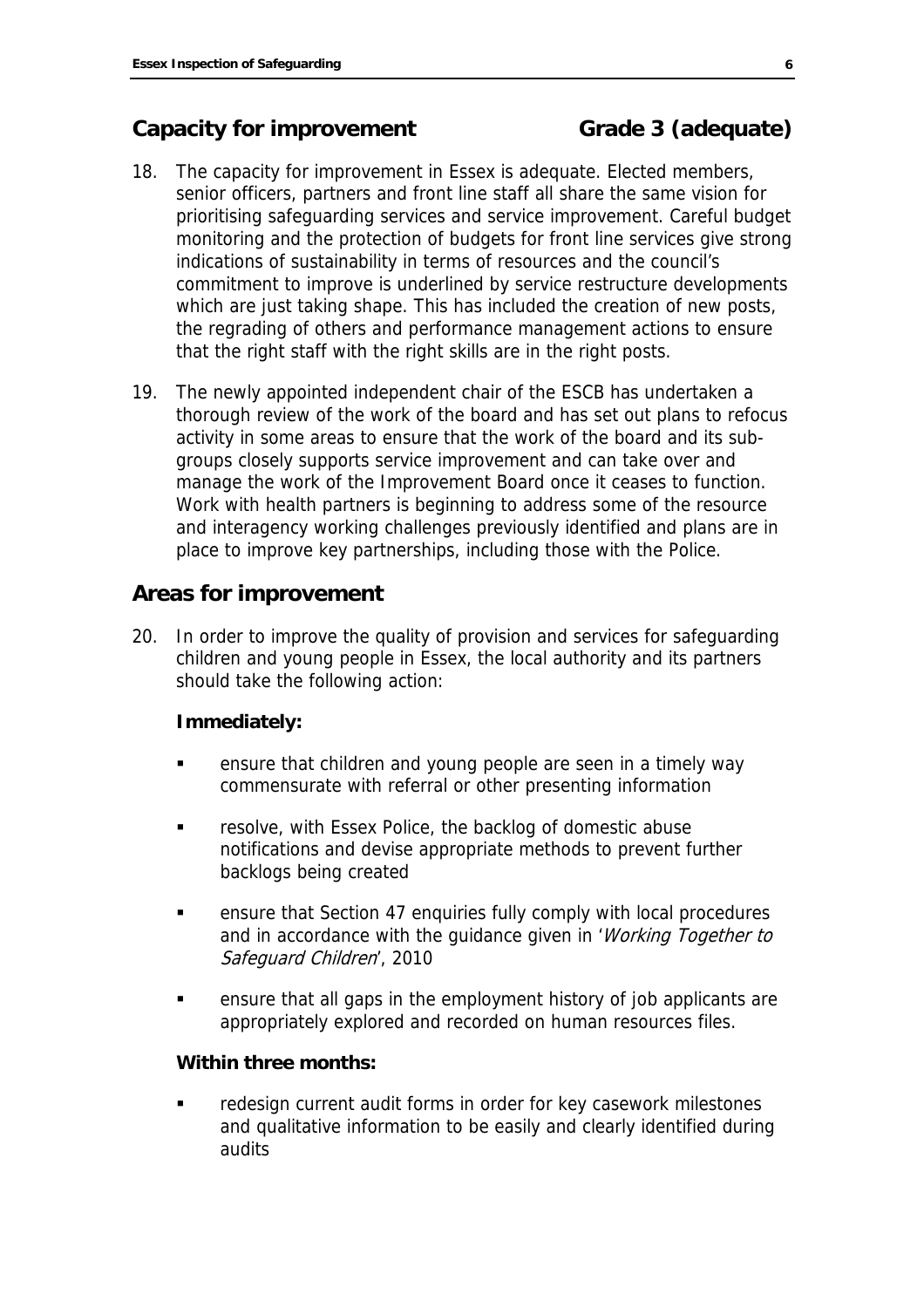- **Fuller** review the skills and experience of those who carry out audits to ensure they are fully able to undertake this function
- **take steps to improve the focus on the individual needs of children** and young people within assessments and casework planning
- undertake thematic audits of casework in order to improve understanding of service strengths and weaknesses
- **take appropriate action to improve the quality and consistency of** assessments.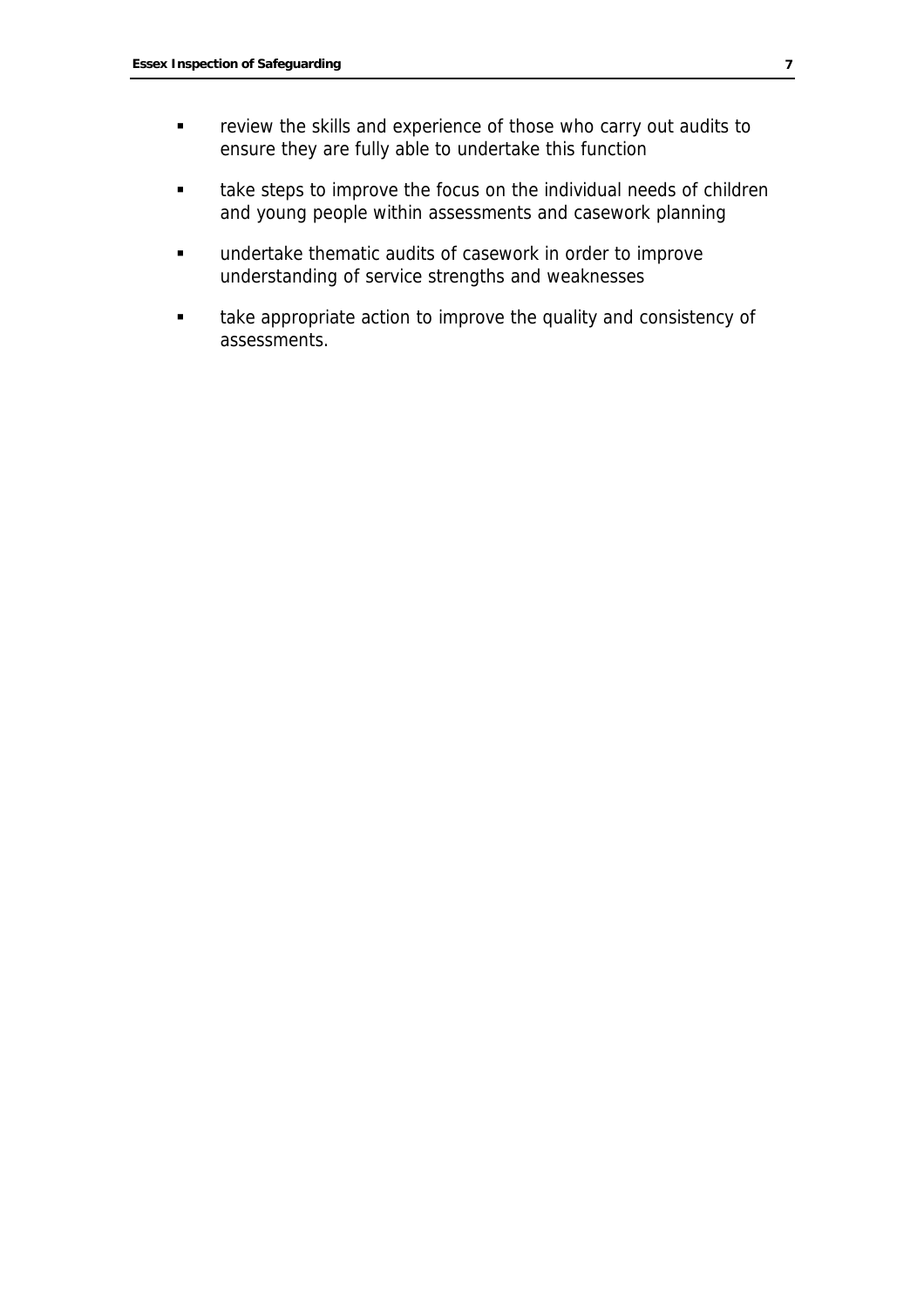## **Safeguarding outcomes for children and young people**

## **Children and young people are safe and feel safe Grade 3 (adequate)**

- 21. The effectiveness of services in taking reasonable steps to ensure that children and young people are safe is adequate. The inspection of the adoption service by Ofsted in April 2008 judged the service to be good. The Ofsted inspection of the fostering service in November 2009 judged the service to be satisfactory, and the private fostering arrangements inspected by Ofsted in 2009 were judged good. Essex has 10 residential children's homes; two were judged outstanding, three good and five satisfactory.
- 22. Children and young people at immediate risk of significant harm are identified in a timely way by the countywide IRT. The subsequent response by assessment teams to IRT referrals relating to children and young people at risk of harm is variable. The examination of case files identified that some children and young people are not seen by a social worker within appropriate timescales and that child protection enquiries conducted under Section 47 of the Children Act 1989 do not always follow agreed procedures. However, despite the delays in providing services to some children, protective action is taken and there were no cases seen where children and young people were identified as being in immediate risk of harm.
- 23. There has been significant development of the role of the Local Authority Designated Officer (LADO) since the last safeguarding and looked after children inspection that took place in June and July 2010. The council currently employs two LADOs and a service manager, and recruitment is about to begin for two more posts in recognition of the need to increase capacity. Development work includes undertaking specific work with colleagues in fostering services to increase understanding and knowledge of the role of the LADO and the processes involved in managing allegations against professionals. As a result, the volume and quality of referrals has increased enabling effective safeguarding provision to be put in place. In addition, awareness raising and liaison with colleagues in IRT, Police Child Abuse Investigation Teams and with schools has improved the effectiveness of LADOs and ensured that they are involved at an early stage in child protection enquiries concerning the children's workforce. The analysis and impact of service delivery is currently underdeveloped. This is however recognised and planning is in place to improve reporting processes to the ESCB.
- 24. Inspectors' examination of a number of Human Resources recruitment files demonstrates that the statutory minimum requirements are met when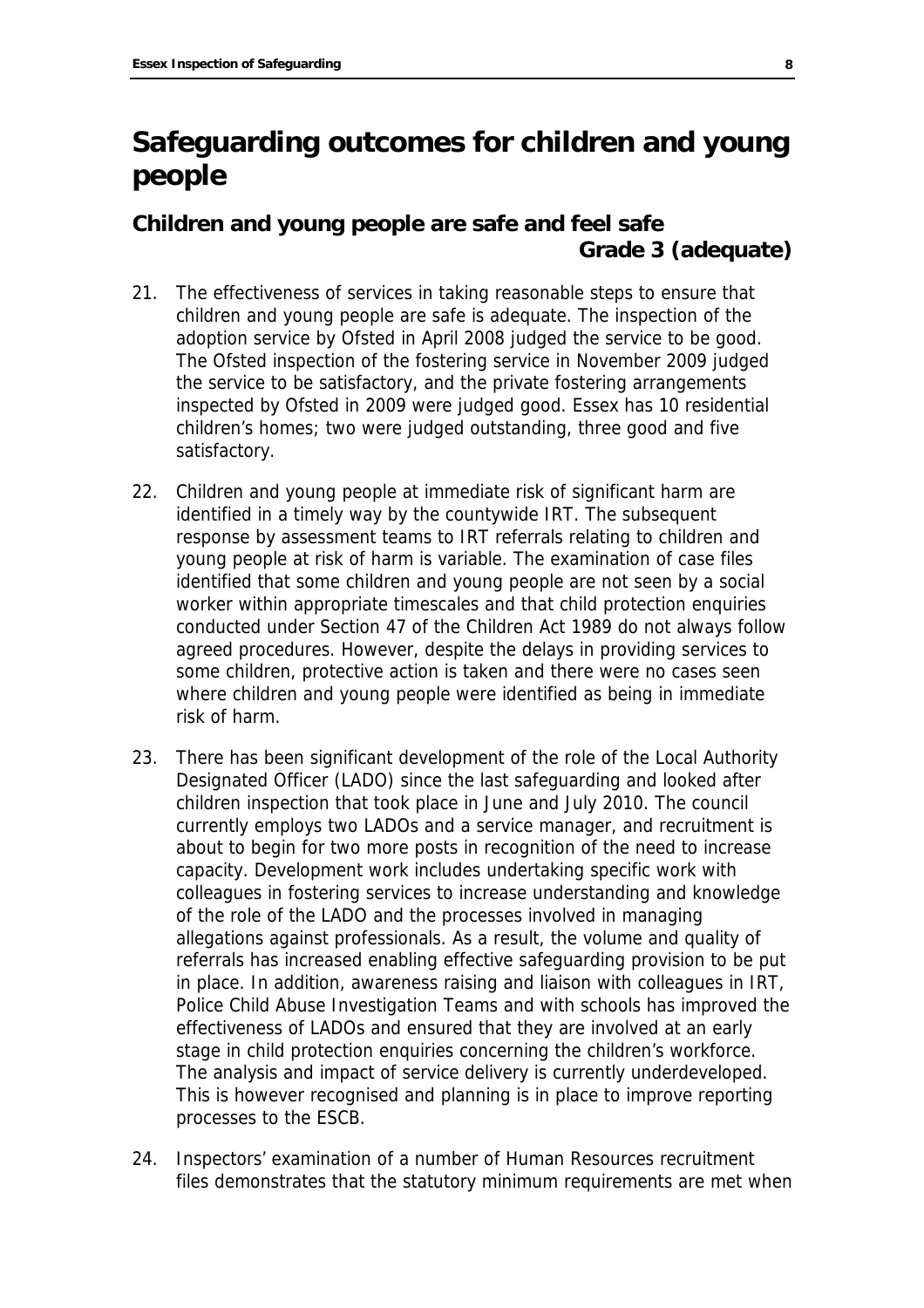recruiting staff. There is a clear process for the assessment of Criminal Records Bureau checks and with their sign off, and the LADOs are responsible for assessing those with a criminal record history. The case files seen did not always demonstrate that gaps in a candidate's employment history are appropriately followed up.

- 25. The Multi-Agency Risk Assessment Conference (MARAC) and Multi-Agency Public Protection Arrangements (MAPPA), established to protect vulnerable children and their families from offenders who pose a risk, are robust and well organised. The MARAC arrangements are supported by a wide range of agencies which have signed up to an information sharing agreement. There has been a recent significant increase in referrals as a result of raised awareness through training, and this has led to the need to hold 10 MARAC forums per year to manage the workload. In the past 12 months, 1,656 cases involving 2,145 children have been managed through the MARAC. Regular representation is made by children's services and adult mental health at both MARAC and MAPPA. The co-location of MARAC and MAPPA results in good and timely communication between partners, with meetings held every two months to exchange information.
- 26. While there is evidence of good working arrangements to respond to, and prevent, incidents of missing children, there is an absence of multi-agency oversight. There is little joint monitoring of the effectiveness of procedures or of the patterns and trends of children who go missing. However social care staff expressed a lack of confidence in the accuracy of the education system's recording of children subject to child protection plans or those that are looked after. In addition, staff do not have access to the children's social care system in order to undertake their own checks. There are high numbers of children being educated at home through elective home education. Capacity is stretched as just two home education advisers are responsible for both overseeing these children and visiting homes at least annually, and more frequently where interventions and support are required. Sound processes are in place to enforce attendance at school through legal meetings and, where needed, the use of school attendance orders.

## **Quality of provision Grade 3 (adequate)**

27. The quality of provision is adequate. Thresholds for access to children's social care are well established within IRT, and inspectors found clear evidence of effective and robust systems for the assessment and timely processing of all non-domestic abuse contacts. The volume and frequency of domestic abuse contacts from Essex Police has significantly increased during the last six months. The council have dedicated extra resources to address the backlog of domestic abuse notifications, and although at the time of this inspection there was a backlog of over 600 of these contacts to be processed, this total had stood at over 1,600 in July 2011. Some initial screening of the backlog has been carried out by both Police officers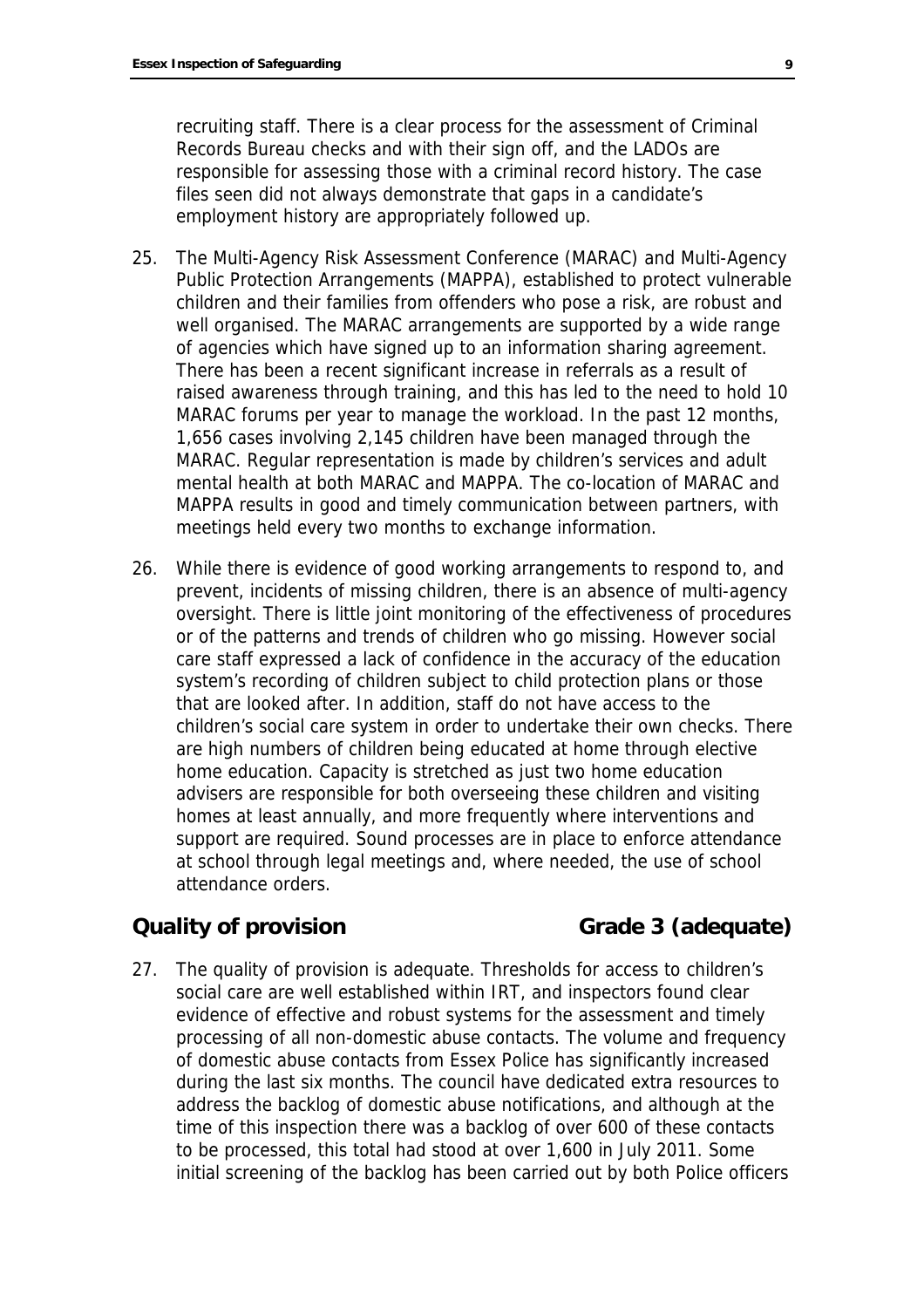and social care staff. Although this has reduced the risk to children and young people, there is a risk of delay in the provision of safeguarding services to some children and their families within the backlog that have not yet been identified.

- 28. Early intervention services have continued to develop since the last inspection in the summer of 2010. This progress is well supported by multi-agency allocation groups and school networks which provide effective whole-family focused work. Services are still developing further and there is awareness of the fact that not all areas of the county are served by the networks that currently exist. The council is in the process of securing funding for the expansion of 'edge of care' services to prevent older children and young people from becoming looked after as a result of family breakdown.
- 29. The council has made significant progress in ensuring that there is no delay in allocating casework appropriately within fieldwork teams and that there is no longer a backlog of unallocated work. However, in some cases there are delays to social workers seeing children in a timely way and the quality of assessments seen was variable. Some assessments were robust, evidence-based pieces of work that led to focused intervention. These included assessments. Where appropriate, research was used to consider the impact of domestic abuse. A larger number, however, were poor both in terms of the focus on risk and also in the development of plans to improve long-term outcomes for the children and young people concerned.
- 30. The individual needs of children and young people, as defined by their race, culture, religion, language and disability, do not always recieve sufficient attention within casework. Only a small number of assessments seen had good examples of the individual needs of children and young people being considered and discussed with those receiving services. In particular, inspectors did not see examples of how cultural norms within families, and factors such as social isolation, poverty and employment, were considered in assessing the risk and circumstances of children and young people.

### Ambition and prioritisation **Grade 3** (adequate)

31. Ambition and prioritisation are adequate. The objectives and ambitions of the council in prioritising the safeguarding of children and young people and improving children's services is shared and understood across the council from political leaders and senior officers to front line staff. Elected members have made a commitment to protect front line children's services from budget reductions, and they maintain the strong monitoring of both performance and expenditure within the service. Those staff that met inspectors demonstrated that they have confidence in senior officers and the improvement plan that is being driven forward. The council has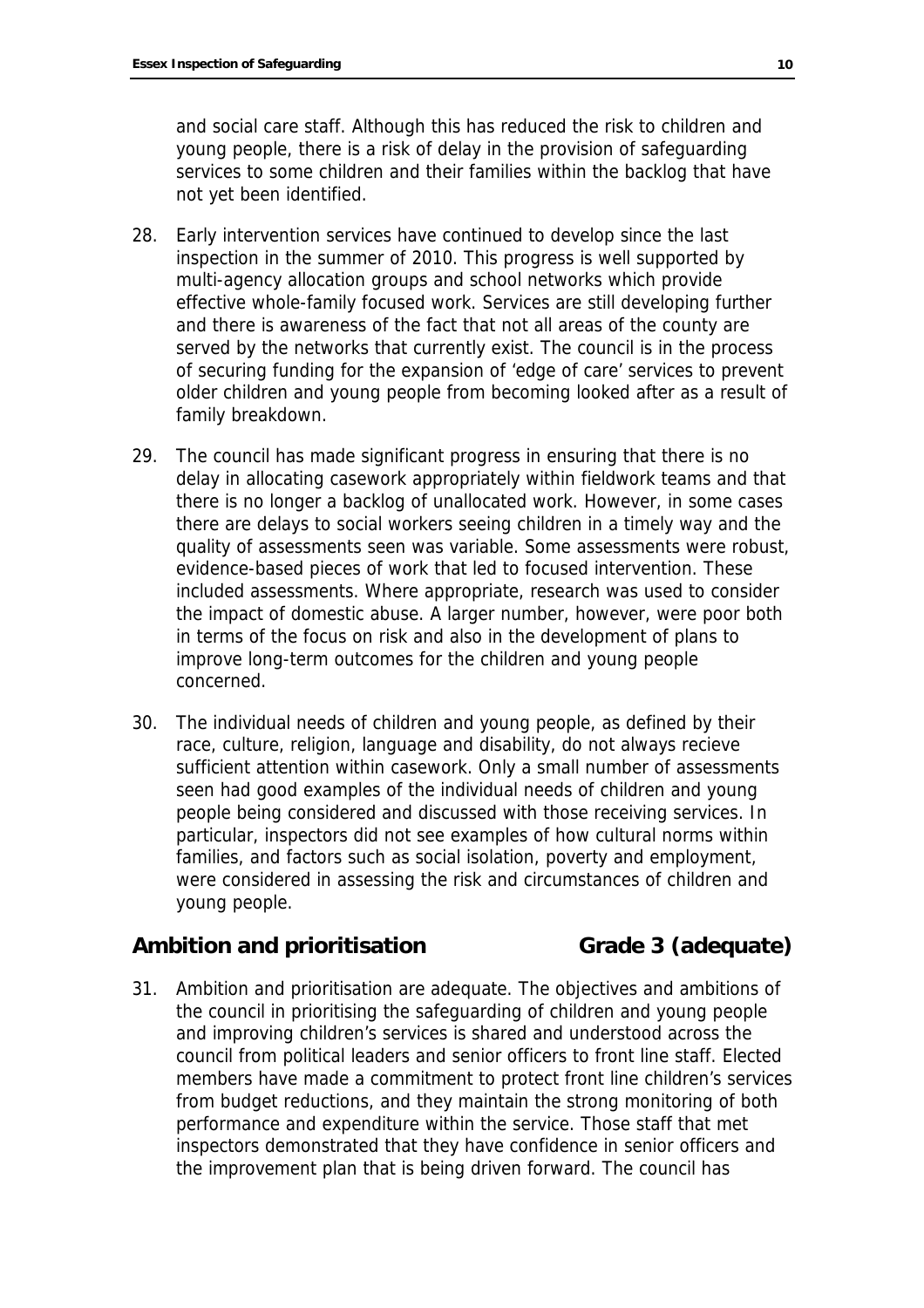developed and put in place a number of coordinated plans to continue service improvements, such as the restructure of children's services into quadrants, workforce planning, the improvement plan and the more recent refocus of the ESCB and its workstreams.

### Leadership and management Grade 3 (adequate)

- 32. Leadership and management are adequate. A considerable investment has been made in workforce development by the council in the last 12 months. There has been a rigorous programme of competency-based interviews for some key posts within children's services, and some new posts have been developed to support the restructure into quadrants. Additionally, the recruitment of permanent staff has reduced the reliance on temporary agency staff and increased stability in a number of social work teams. In some teams however, the numbers of agency staff remain high. The council recognises that workforce development and service changes are very much work in progress and the impact in terms of achieving improved outcomes for children and young people are yet to fully emerge.
- 33. Elected members and senior managers use management information effectively to understand local performance and to identify the strengths and weaknesses of the service. During the inspection, senior officers were able to accurately describe the levels of performance found in different offices across the county. The work of the Improvement Board has been successful in assisting with driving up performance and there is no longer a backlog of casework to be allocated. Casework supervision is well evidenced in case files, and the feedback from social workers is that supervision is valued and supportive and that managers are accessible. However the evidence of impact in improving outcomes for children of supervision and wider improvement initiatives is limited. This is particularly the case in respect of the timeliness of seeing children, the frequency of statutory visits and case assessments and planning.
- 34. The majority of social workers seen by inspectors confirm that regular, supportive and challenging supervision takes place and that accessible managers support them in their work. Staff sickness or vacancies can impact on supervision frequency in individual teams and some staff report that supervision does not allow sufficient time for reflection or development. There is good access to a range of helpful training for social work staff, although this is not always sufficiently targeted at staff for which particular training is a priority, for example there is a shortage of Achieving Best Evidence trained staff in assessment teams and insufficient places available to make up this shortfall. Newly-qualified social workers receive appropriate induction and are supported well by a specific package which includes extra supervision, mentoring and study time as well as reduced caseloads.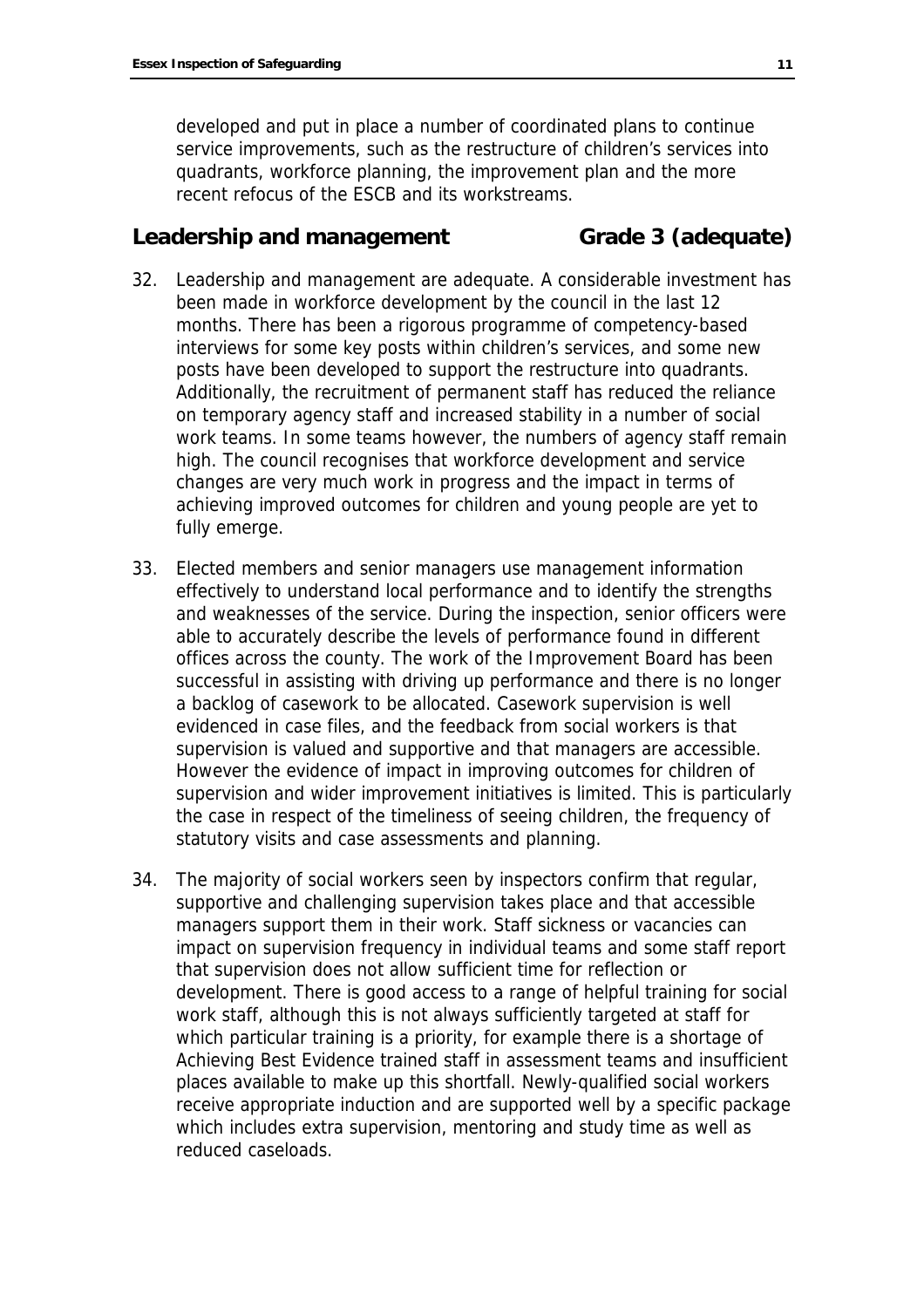- 35. A variety of work is being undertaken in gaining users' views. For example, a family centre activity day has been held for young people on the edge of care or on child protection plans in order to gain views and to inform service development. The Children in Care (CiC) council provides looked after children, those on the edge of care and young carers the opportunity to give feedback on services and meet with senior managers and elected members. Unaccompanied asylum seekers have a specific group, the young people's diversity group, which has been influential in ensuring appropriate advice for asylum seekers is readily accessible.
- 36. The stability and capacity of teams is reported to be greatly improved and currently adequate. However, teams are stretched and vulnerable to the impact of sickness or vacancies. Workloads overall are currently manageable but unexpected peaks in demand can quickly lead to staff being overwhelmed. Social workers report inadequate business support resources and are spending considerable time on administrative tasks. The council are aware of these pressures and are reviewing both business support resources and the administrative tasks social workers undertake.

## **Performance management and quality assurance Grade 3 (adequate)**

- 37. Performance management and quality assurance are adequate. The council has a comprehensive performance management framework that is supported by skilled technicians. This allows the council to have a clear overview of the work of children's services. In addition, the council has developed a comprehensive audit process that has enabled in excess of 2,500 casework audits to take place. The audit outcomes are collated and overall statistical analysis is used to determine strengths and weaknesses. Although this activity has undoubtedly had a positive impact on improving practice, inspectors found the quality and accuracy of the audits seen to be variable. The audits had not detected specific issues such as delays in seeing children and young people in a timely way.
- 38. The six case file audits that were prepared for this inspection were not of a high standard. All were over-optimistic, and four in particular failed to highlight all the shortcomings of the casework and did not give an accurate picture of the quality and impact of the work. Arrangements for multi-agency quality assurance of practice through case file audits are at an early stage of development. Two audits seen by inspectors were judged as adequate overall by the auditor, although it was not clear how this judgement had been reached. The audits did identify a number of significant practice issues, including the lack of focus upon fathers, the quality of risk assessments and the poor use of previous histories.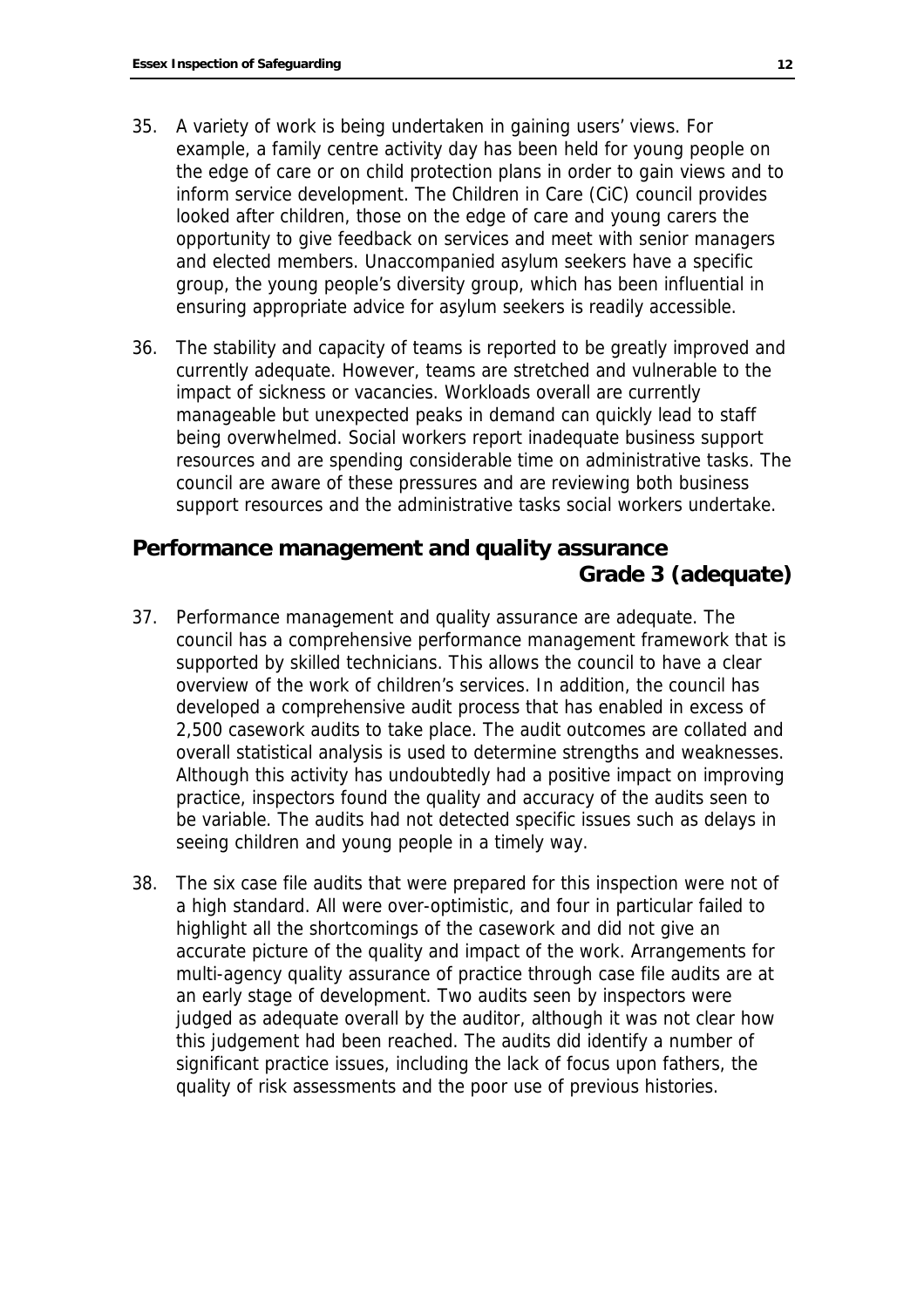## **Partnership working Canadian Construction Carade 3 (adequate)**

- 39. The ESCB is currently reviewing its scope and function and is seeking to increase its support for service improvement. Steps are also being taken to ensure that the statutory duties of the ESCB are fully met. The newly appointed independent chair has identified the need to refocus key subgroups to ensure that they are sufficiently challenging and robust. Positive progress has been made by the board and its representatives from health in identifying and addressing resource issues that impact upon joint working and service delivery for vulnerable children and their families. Governance arrangements have been very recently reviewed and work is underway to ensure that the ESCB takes forward the work of the improvement board once that board is no longer required.
- 40. Senior managers believe that the newly formed structure of splitting social care services in Essex into quadrants will provide key opportunities to strengthen partnerships and allow the formation of key relationships. Social workers and staff from children's centres and family centres confirm improvements in joint working arrangements, with some examples of strong localised partnerships. For example CAMHS and women's aid staff work together well with family centre staff to provide regular support for families who have experienced domestic abuse. Early intervention services are developing at a fast pace and there are a number of multi-agency partnerships built around school hubs and children's centres.
- 41. Partnership working with the Police is reported by social workers to be an improving picture, although inspectors identified instances where there is a predominant single agency rather than joint agency focus. For example, inspectors identified a number of examples of Police officers formally interviewing children and young people as part of Section 47 enquiries, without a social worker being present. A lack of Achieving Best Evidencetrained social workers and high social care staff turnover has impacted upon working relationships. Plans to improve these working relationships and more effectively safeguard children are at an early stage of development. The Police and children's services plan to pilot a jointly staffed service to screen and manage the very high number of domestic abuse notifications that are raised by Police officers on a daily basis. The council is aware of the need to take urgent action to address the significant and ongoing issue of the current backlog of domestic abuse referrals.